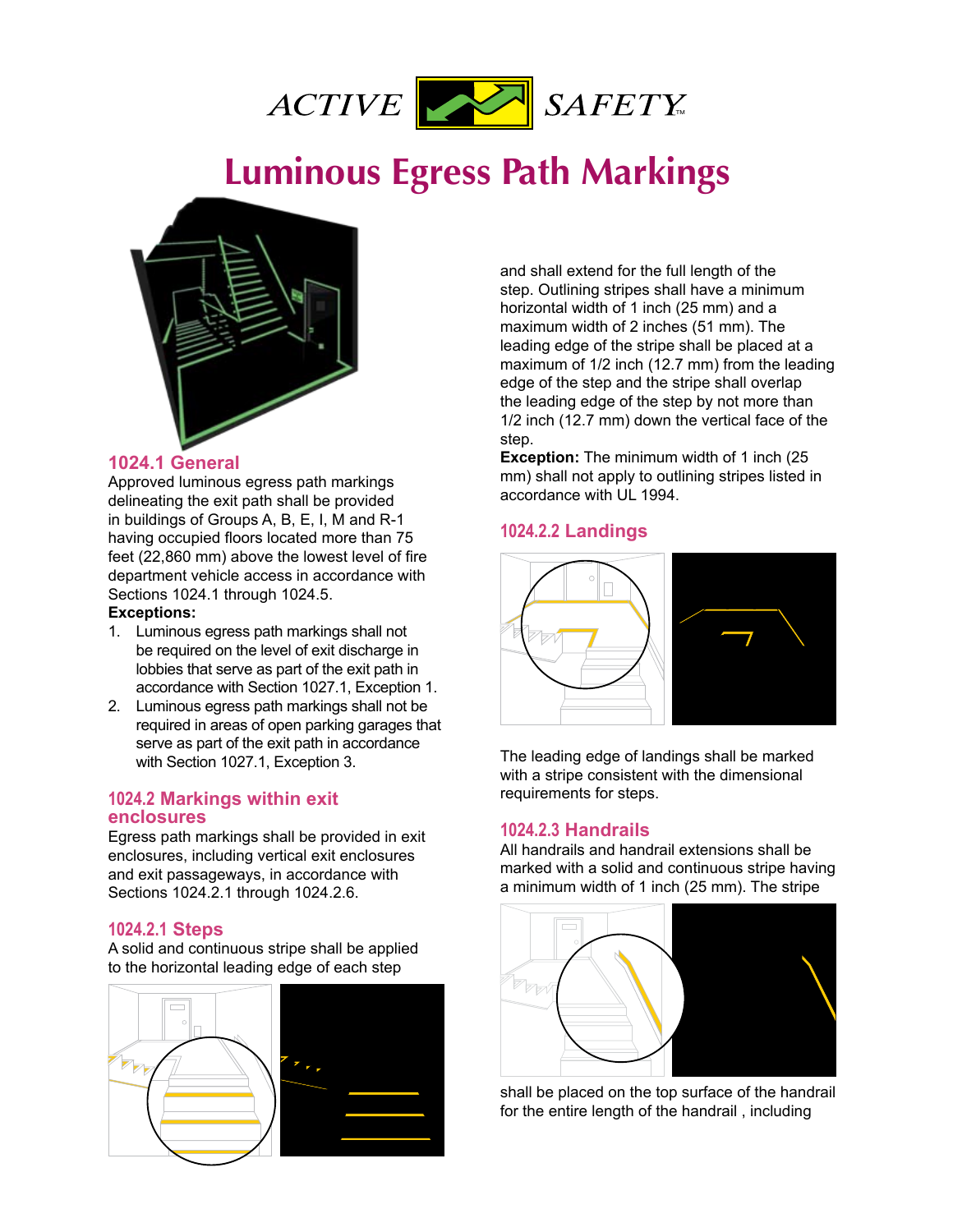extensions and newel post caps. Where handrails or handrail extensions bend or turn corners, the stripe shall not have a gap of more than 4 inches (102 mm).

**Exception:** The minimum width of 1 inch (25 mm) shall not apply to outlining stripes listed in accordance with UL 1994.

## **1024.2.4 Perimeter demarcation lines**

Stair landings and other floor areas within exit enclosures , with the exception of the sides of steps, shall be provided with solid and continuous demarcation lines on the floor or on the walls or a combination of both. The stripes shall be 1 to 2 inches (25 mm to 51 mm) wide with interruptions not exceeding 4 inches (102 mm).

**Exception:** The minimum width of 1 inch (25) mm) shall not apply to outlining stripes listed in accordance with UL 1994.

#### **1024.2.4.1 Floor-mounted demarcation lines**

Perimeter demarcation lines shall be placed within 4 inches (102 mm) of the wall and shall extend to within 2 inches  $(51$  mm) of the markings on the leading edge of landings. The demarcation lines shall continue across the floor in front of all doors.

**Exception:** Demarcation lines shall not extend in front of exit doors that lead out of an exit enclosure and through which occupants must travel to complete the exit path.

### **1024.2.4.2 Wall-mounted demarcation lines**

Perimeter demarcation lines shall be placed on the wall with the bottom edge of the stripe no more than 4 inches (102 mm) above the finished floor. At the top or bottom of the stairs, demarcation lines shall drop vertically to the floor within 2 inches  $(51 \text{ mm})$  of the step or landing edge. Demarcation lines on walls shall transition



vertically to the floor and then extend across the floor where a line on the floor is the only

practical method of outlining the path. Where the wall line is broken by a door, demarcation lines on walls shall continue across the face of the door or transition to the floor and extend across the floor in front of such door

**Exception:** Demarcation lines shall not extend in front of exit doors that lead out of an exit enclosure and through which occupants must travel to complete the exit path.

# **1024.2.4.3 Transition**

Where a wall-mounted demarcation line transitions to a floor-mounted demarcation line. or vice versa, the wall-mounted demarcation line shall drop vertically to the floor to meet a complementary extension of the floor-mounted demarcation line, thus forming a continuous marking.

## **1024.2.5 Obstacles**

Obstacles at or below 6 feet 6 inches (1981 mm) in height and projecting more than 4 inches (102 mm) into the egress path shall be outlined with markings no less than 1 inch  $(25 \text{ mm})$ in width comprised of a pattern of alternating



equal bands, of luminescent luminous material and black, with the alternating bands no more than 2 inches  $(51 \text{ mm})$  thick and angled at  $45$ degrees (0.79 rad). Obstacles shall include, but are not limited to, standpipes, hose cabinets, wall projections and restricted height areas. However, such markings shall not conceal any required information or indicators including, but not limited to, instructions to occupants for the use of standpipes.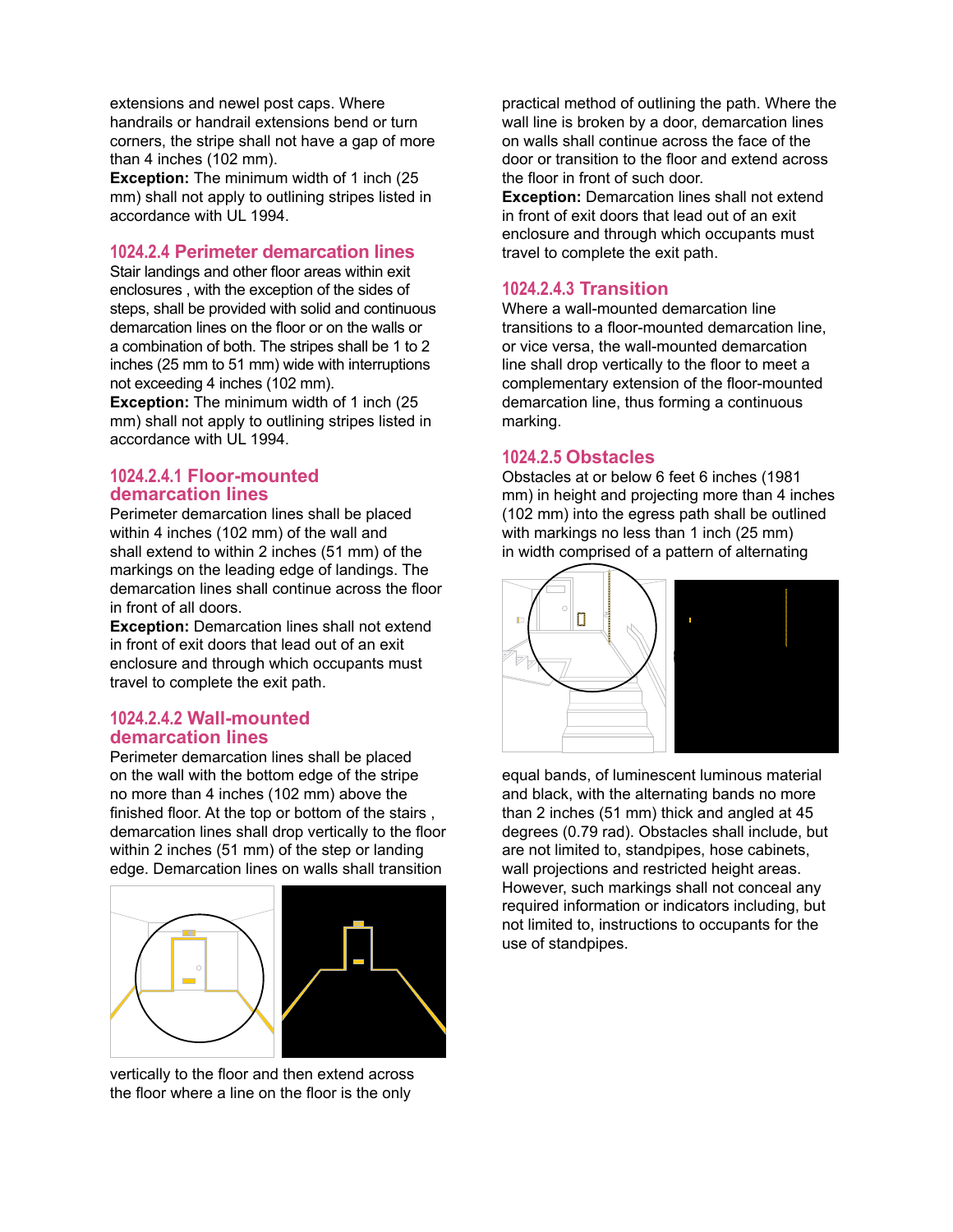# **1024.2.6 Doors from exit enclosures**

Doors through which occupants within an exit enclosure must pass in order to complete the exit path shall be provided with markings complying with Sections 1024.2.6.1 through 1024.2.6.3.

# **1024.2.6.1 Emergency exit symbol**

The doors shall be identified by a low-location luminous emergency exit symbol complying with



NFPA 170. The exit symbol shall be a minimum of 4 inches (102 mm) in height and shall be mounted on the door, centered horizontally, with the top of the symbol no higher than 18 inches (457 mm) above the finished floor.

# **1024.2.6.2 Door hardware markings**

Door hardware shall be marked with no less than 16 square inches (406 mm2) of luminous material. This marking shall be located behind, immediately adjacent to or on the door handle and/or escutcheon. Where a panic bar is installed, such material shall be no less than 1 inch (25 mm) wide for the entire length of the actuating bar or touchpad.

### **1024.2.6.3 Door frame markings**

The top and sides of the door frame shall be marked with a solid and continuous 1-inch to 2-inch-wide (25 mm to 51 mm) stripe. Where the door molding does not provide sufficient flat surface on which to locate the stripe, the stripe shall be permitted to be located on the wall surrounding the frame.



### **1024.3 Uniformity**

Placement and dimensions of markings shall be consistent and uniform throughout the same exit enclosure.

### **1024.4 Self-luminous and** photoluminescent

Luminous egress path markings shall be permitted to be made of any material, including paint, provided that an electrical charge is not required to maintain the required luminance. Such materials shall include, but are not limited to, self-luminous materials and photoluminescent materials. Materials shall comply with either:

- 1. UL 1994; or
- 2. ASTM E 2072, except that the charging source shall be 1 foot-candle (11 lux) of fluorescent illumination for 60 minutes. and the minimum luminance shall be 30 millicandelas per square meter at 10 minutes and 5 millicandelas per square meter after 90 minutes.

#### **1024.5 Illumination**

Exit enclosures where photoluminescent exit path markings are installed shall be provided with the minimum means of egress illumination required by Section 1006 for at least 60 minutes prior to periods when the building is occupied.